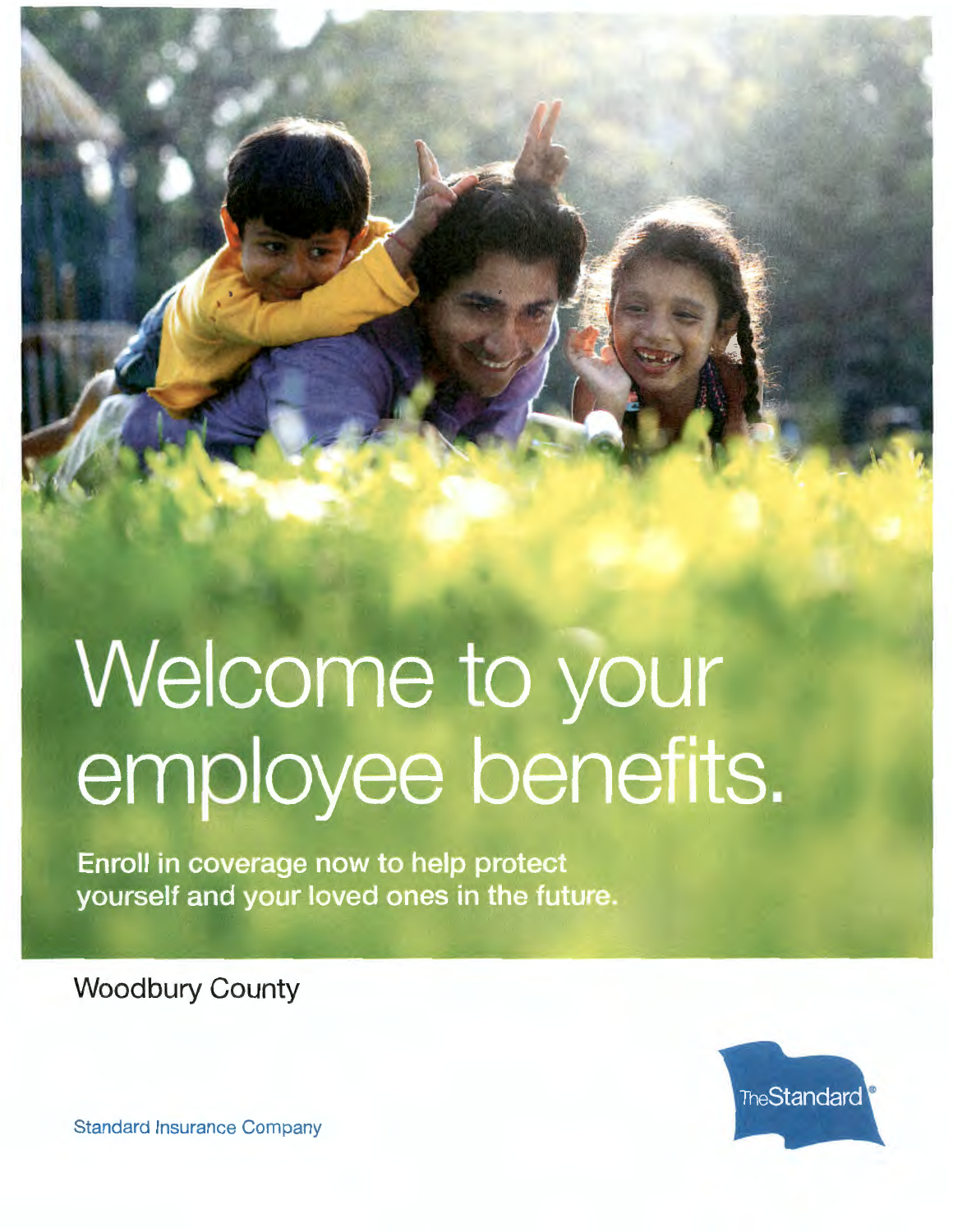## **Act Now to Help Protect What Matters Most**



The life you're building for yourself and your family is precious. Every financial  $decision$ , every first step, every milestone  $-$  these are the things that matter. Think of insurance as a financial safety net that can help protect you when life doesn't go as planned. Enrolling in coverage now is a small thing you can do to help make sure you and your loved ones keep moving forward.

In this guide, you'll find details about your group insurance options from Standard Insurance Company (The Standard) and the forms you need to start the application process.

### **Protection for Your Paycheck**

Your most valuable asset is your ability to earn an income. Disability insurance provides partial income replacement if you can't work because of a qualifying disability caused by an illness, injury or pregnancy. The benefit payments can help with bills that continue even when you can't work, like your mortgage or rent  $-$  expenses medical insurance won't cover.

**Short Term Disability insurance** pays a weekly benefit to help you keep your finances on track when you're out of work because of a disability.

#### **Ready to Apply? You'll Find the Form(s) Right Here**

Once you've reviewed your options, the next step is to apply using the form(s) included at the end of this guide. Don't forget to turn in your forms before your enrollment period ends.

SI 16919-D-IA-166242 (9/19)

### **Benefits You Can Apply for Now:**

• Short Term Disability insurance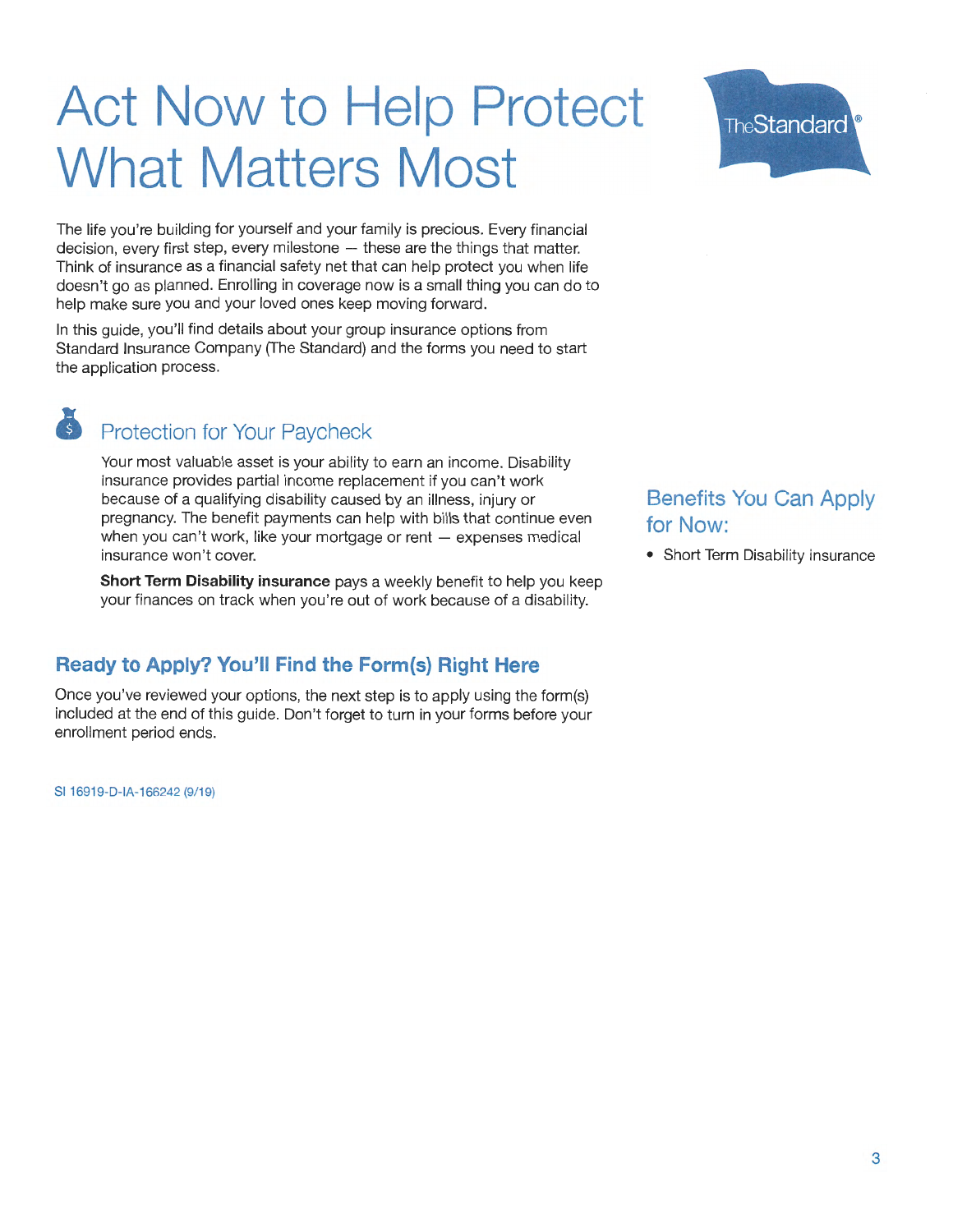

## **Group Short Term Disability Insurance Protect your income and those who depend on it.**

This coverage replaces a portion of your income when you can't work because of a qualifying disability. Even if you're healthy now, it's important to protect yourself and the people who count on your income. This insurance can help you pay the bills when you're unable to work.

## **This plan offers:**

- Competitive group rates
- The convenience of payroll deduction
- Benefits for a qualifying disability that is not work-related

## **(i) About This Coverage**

See the Important Details section for more information, including requirements, exclusions and definitions.

#### **What Your Benefit Provides**

This is the benefit you'd receive if you were to suffer a qualifying disability. Eligible earnings are your weekly insured predisability earnings, as defined by the group policy. Your benefit amount will be reduced by deductible income; see the Important Details section for a list of deductible income sources.

#### **Benefit Waiting Period**

If you suffer a qualifying disability, your benefit waiting period is the length of time you must be continuously disabled before you can begin receiving your weekly benefit.

#### **Extended Benefit Waiting Period**

This applies if you do not apply for this coverage within 31 days of becoming eligible, were eligible for coverage under a prior plan for more than 31 days but were not insured, or if your insurance ends because you failed to pay your premium and is later reinstated.

#### **How Long Your Benefits Last**

This is the maximum length of time you could be eligible to receive a weekly disability benefit.

**66 2/3%** of your eligible earnings, up to a maximum benefit of **\$1,000**  per week. Plan minimum **\$15** per week.

14 days for accidental injury

14 days for physical disease, pregnancy or mental disorder

60 days for any qualifying disability caused by physical disease, pregnancy or mental disorder occurring during the first 12 months of coverage.

90 days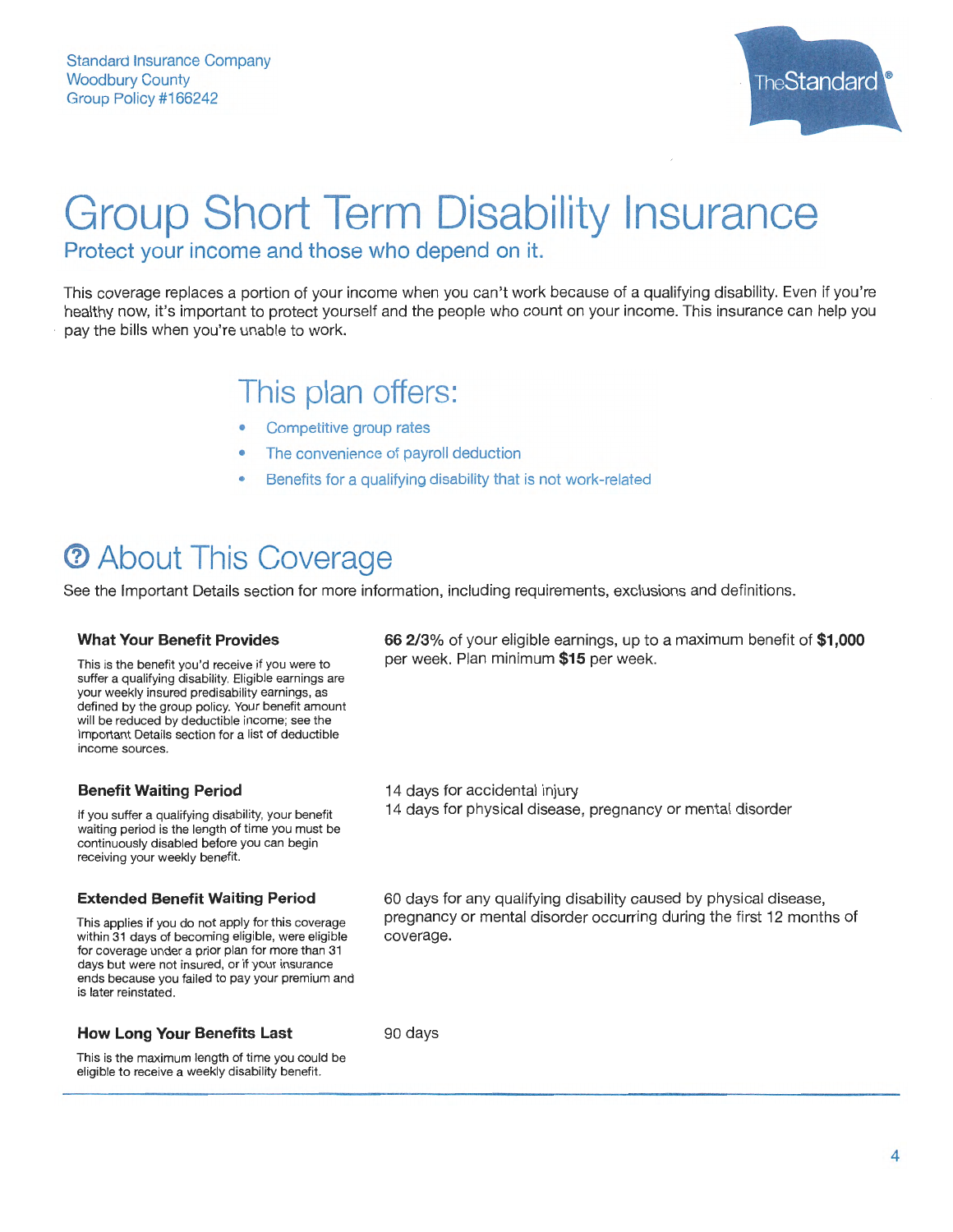## $\equiv$  Additional Features

Your coverage comes with some added features:

| <b>Return to Work Incentive</b>    | Your disability benefit will not be reduced by any work earnings you<br>receive until the combined amount of the benefit, earnings and other<br>sources of income exceeds 100 percent of your predisability earnings. |
|------------------------------------|-----------------------------------------------------------------------------------------------------------------------------------------------------------------------------------------------------------------------|
| <b>Help with Returning to Work</b> | If a worksite modification would enable you to return to work, we can<br>help your employer make approved modifications by covering some or<br>all of the cost.                                                       |

## **@How Much Your Coverage Costs**

Because this insurance is offered through Woodbury County, you'll have access to competitive group rates that may be more affordable than those available through individual insurance. You'll also have the convenience of having your premium deducted directly from your paycheck. How much your premium costs depends on a number of factors, such as your age and benefit amount.

#### **Use this formula to calculate your premium payment:**



| <b>Your Age</b><br>(as of January 1) | Rate per \$10 of weekly<br>benefit |
|--------------------------------------|------------------------------------|
| ≺30                                  | 30.60                              |
| $30 - 34$                            | \$0.64                             |
| $35 - 39$                            | \$0.42                             |
| $40 - 44$                            | \$0.33                             |
| $45 - 49$                            | \$0.37                             |
| $50 - 54$                            | \$0.41                             |
| $55 - 59$                            | \$0.55                             |
| $60+$                                | \$0.68                             |

**Not being able to work also means not being able to earn a paycheck.**  As you consider Short Term Disability insurance, think about the expenses you would need to cover if you were to become disabled:

- Mortgage or rent
- Utilities
- Groceries
- Medical bills
- Car insurance
- Childcare costs

To estimate your insurance needs, you'll need to consider your unique circumstances.

Use our online calculator at **www.standard.com/disability/needs.**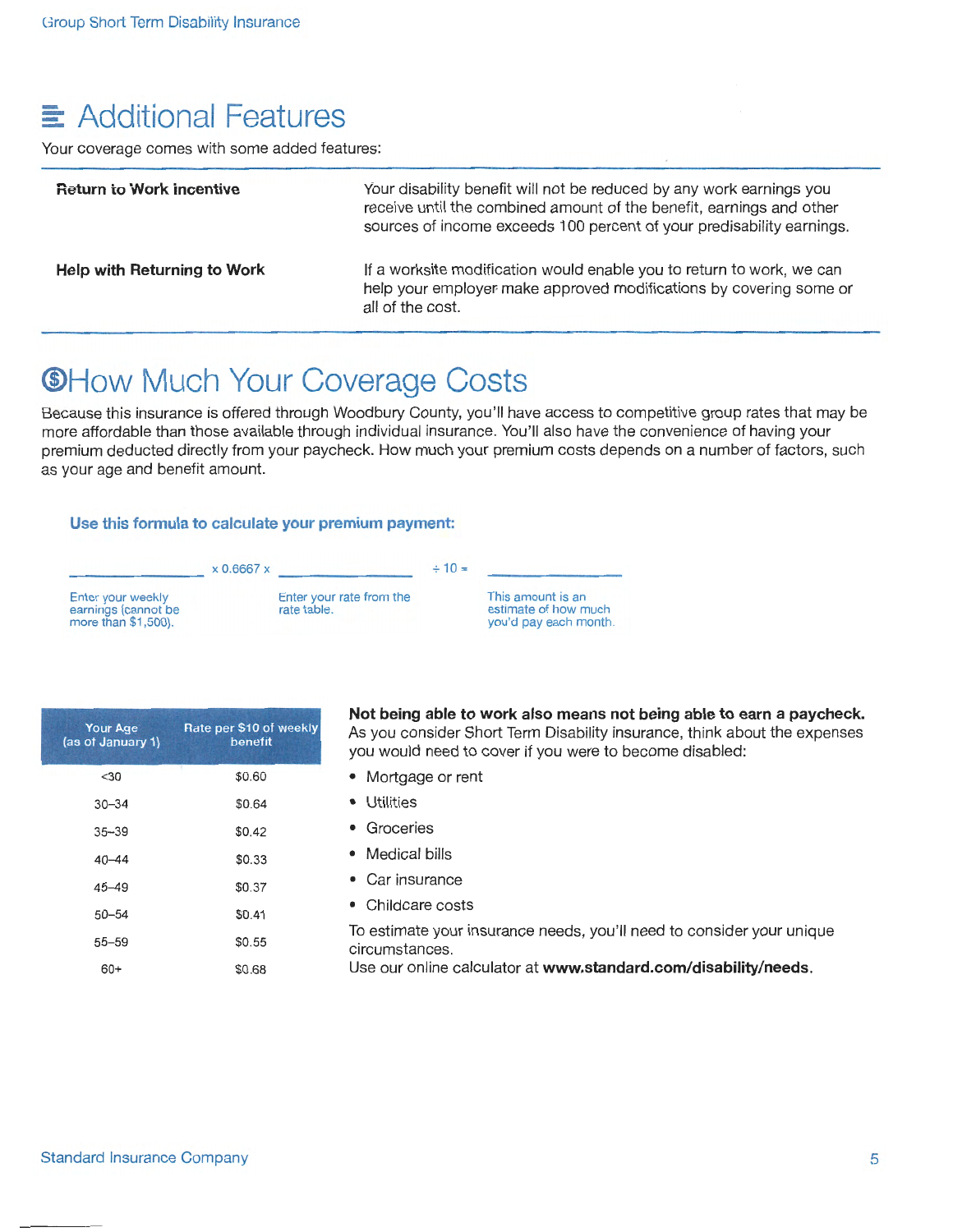## **Important Details**  Here's where you'll find the nitty-gritty details about the plan.

#### **Eligibility Requirements**

To be eligible for coverage, you must be:

- A regular employee of Woodbury County
- Actively working at least 30 hours per week
- A citizen or resident of the United States or Canada

Temporary and seasonal employees, full-time members of the armed forces, leased employees and independent contractors are not eligible.

#### **Employee Coverage Effective Date**

To become insured, you must:

- Meet the eligibility requirements listed above
- Serve an eligibility waiting period\*
- Apply for coverage and agree to pay premiums
- Be actively at work (able to perform all normal duties of your job) on the day before the scheduled effective date of insurance

If you are not actively at work on the day before the scheduled effective date of insurance, your insurance will not become effective until the day after you complete one full day of active work as an eligible employee.

Please contact your human resources representative or plan administrator for more information regarding the requirements that must be satisfied for your insurance to become effective.

\*Defined as first of the month that follows or coincides with 30 consecutive days as a member

#### **Definition of Disability**

You will be considered disabled if, as a result of physical disease, injury, pregnancy or mental disorder:

- You are unable to perform with reasonable continuity the material duties of your own occupation, and
- You suffer a loss of at least 20 percent in your predisability earnings when working in your own occupation.

You are not considered disabled merely because your right to perform your own occupation is restricted, including a restriction or loss of license.

#### **Exclusions**

Subject to state variations, you are not covered for a disability caused or contributed to by any of the following:

• Your committing or attempting to commit an assault or felony, or your active participation in a violent disorder

or riot

- An intentionally self-inflicted injury, while sane or insane
- War or any act of war (declared or undeclared, and any substantial armed conflict between organized forces of a military nature)
- •' The loss of your professional or occupational license or certification
- An activity arising out of or in the course of any employment for wage or profit

#### **Limitations**

Short Term Disability benefits are not payable for any period when you are:

- Not under the ongoing care of a physician in the appropriate specialty, as determined by The Standard
- Not participating in good faith in a plan, program or course of medical treatment or vocational training or education approved by The Standard, unless your disability prevents you from participating
- Confined for any reason in a penal or correctional institution
- Able to work and earn at least 20 percent of your predisability earnings in your own occupation but you elect not to
- Eligible to receive benefits for your disability under a workers' compensation law or similar law

#### **When Your Benefits End**

Your Short Term Disability benefits end automatically on the date any of the following occur:

- You are no longer disabled
- Your maximum benefit period ends
- Long term disability benefits become payable to you under a Long Term Disability plan
- Benefits become payable under any other disability insurance plan under which you become insured through employment during a period of temporary recovery
- You fail to provide proof of continued disability and entitlement to benefits
- You pass away

#### **Deductible Income**

Your benefits will be reduced if you have deductible income, which is income you receive or are eligible to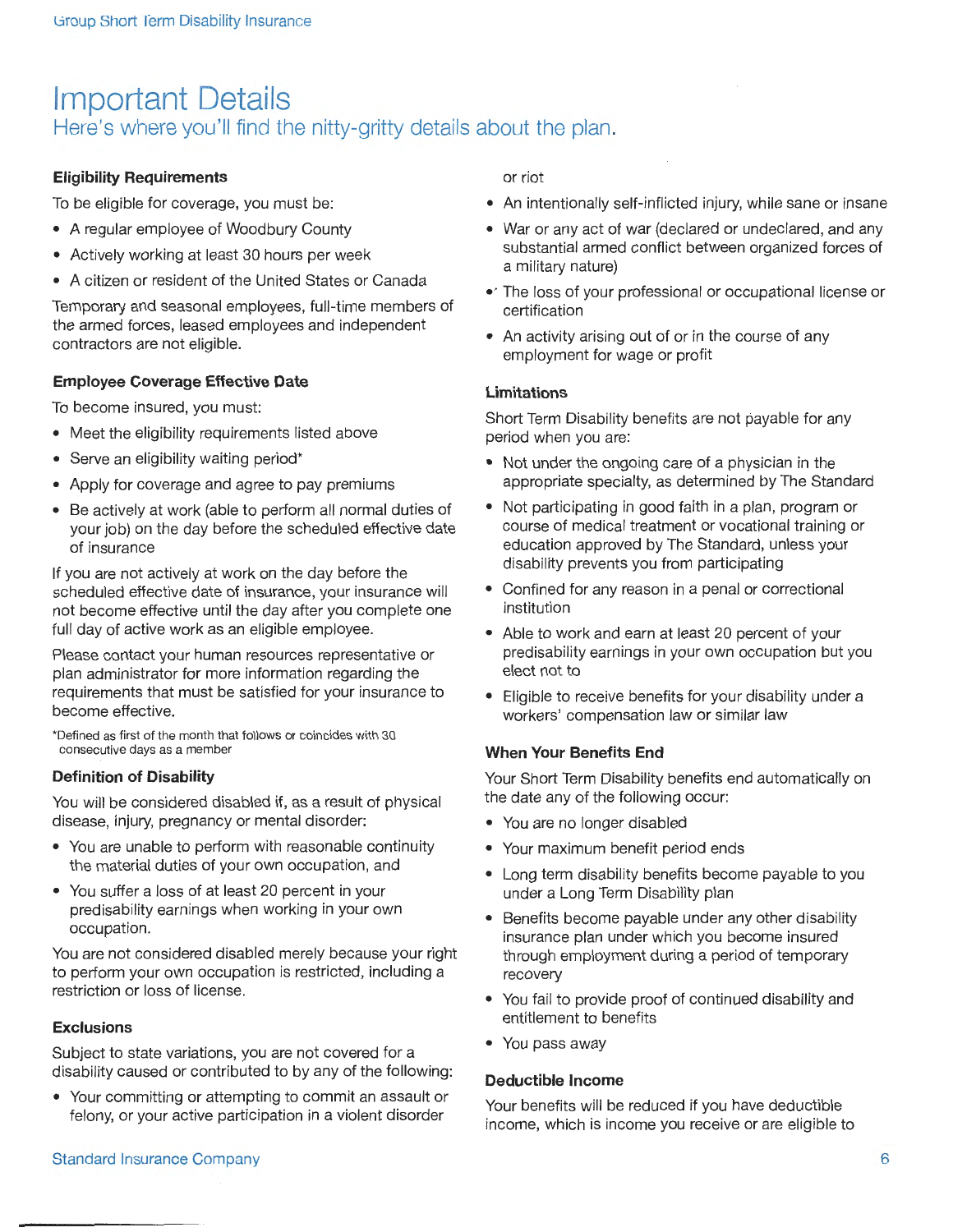receive while receiving Short Term Disability benefits. Deductible income includes:

- Sick pay, annual or personal leave pay, severance pay or other forms of salary continuation (including donated amounts) paid
- Amounts under unemployment compensation law
- Amounts because of your disability from any other group insurance
- Any retirement or disability benefits received from your employer's retirement plan which are not attributable to your contributions
- 'Amounts under any state disability income benefit law or similar law
- Earnings from work activity while you are disabled, plus the earnings you could receive if you work as much as your disability allows
- Earnings or compensation included in your predisability earnings which you receive or are eligible to receive while Short Term Disability benefits are payable
- Amounts due from or on behalf of a third party because of your disability, whether by judgment, settlement or other method
- Any amount you receive by compromise, settlement or other method as a result of a claim for any of the above

#### **When Your Insurance Ends**

Your insurance ends automatically when any of the following occur:

- The date the last period ends for which a premium was paid
- The date your employment terminates
- The date the group policy (or your employer's coverage under the group policy) terminates
- The date you cease to meet the eligibility requirements (insurance may continue for limited periods under certain circumstances)
- The date Woodbury County ends participation in the group policy

#### **Group Insurance Certificate**

If coverage becomes effective and you become insured, you will receive a group insurance certificate containing a detailed description of the insurance coverage, including the definitions, exclusions, limitations, reductions and terminating events. The controlling provisions will be in the group policy. The information present in this summary does not modify the group policy, certificate or the insurance coverage in any way.

GP399-STD, GP899-STD, GP309-STD, GP209-STD,

#### GP399/ASSOC, GP399-STD/TRUST

SI 12503-D-IA-166242 {9/19) 6183045-410099